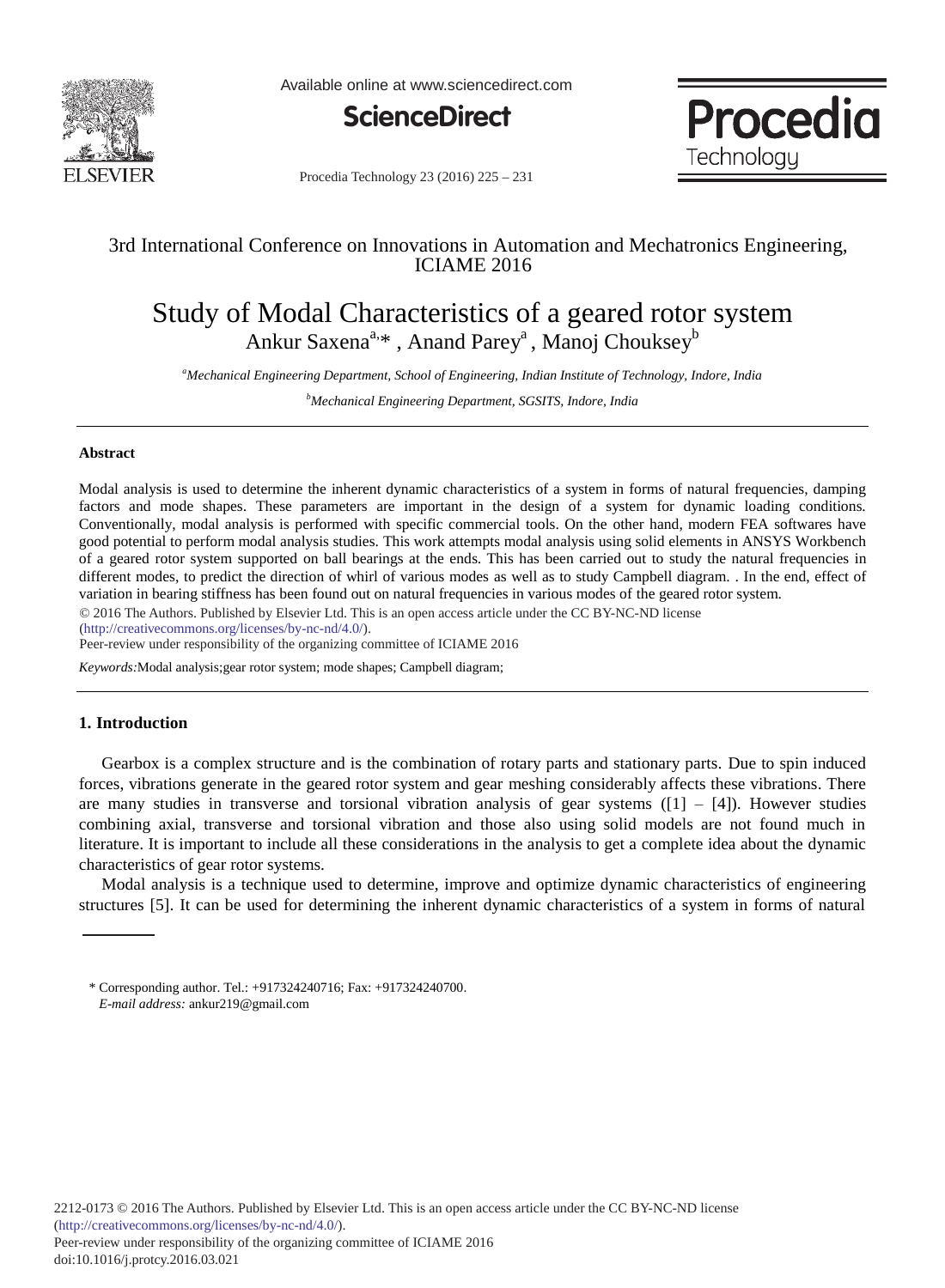frequencies, damping factors and mode shapes. To better understand any structural vibration problem, the resonances of a structure need to be identified and quantified. A common way of doing this is to define the structure's modal parameters [6]. Many studies about modal analysis of gear rotor systems have been reported in literature, e.g. Kahraman et al. [7] developed a FE model of a geared rotor system on flexible bearing considering rotary inertia of shaft, axial loading on shaft, flexibility and damping of bearing, stiffness and damping of gear mesh and concluded that bearing compliances can greatly affect the dynamics of geared system. Modal dynamic behaviour of gear pair system can be affected by manufacturing errors in gear tooth which is studied by DriotandPerret-Liaudet [8].

Above studies show that dynamic characteristics of gear rotor system can be identified with the help of much relied Finite element (FE) analysis. FE analysis can be performed by following numerical simulation approach or by developing a model in any commercially available FE analysis software. The aim of this work is to build a gear rotor model in FEA software and to assess its dynamic capabilities by performing modal analysis. This work helps out in understating the results of natural frequencies, modal damping and mode shapes, reported for the gear rotor system.

## **2. Numerical Example**

The geared rotor-shaft system as shown in Fig. 1 has been considered for the purpose of simulation. The gear pair is mounted on a 30 mm diameter uniform steel shaft of length 254 mm. Gears are located at the centre of shaft as shown in the Fig. 1. The location, geometry and other properties of the gear system are given in Table 1 and it is assumed to be made from steel with a Young's modulus of 210 GPa, Poisson's ratio of 0.3 and a density of 7850  $kgm^{-3}$ .



Fig. 1. A schematic diagram of geared rotor system (All dimensions are in mm.)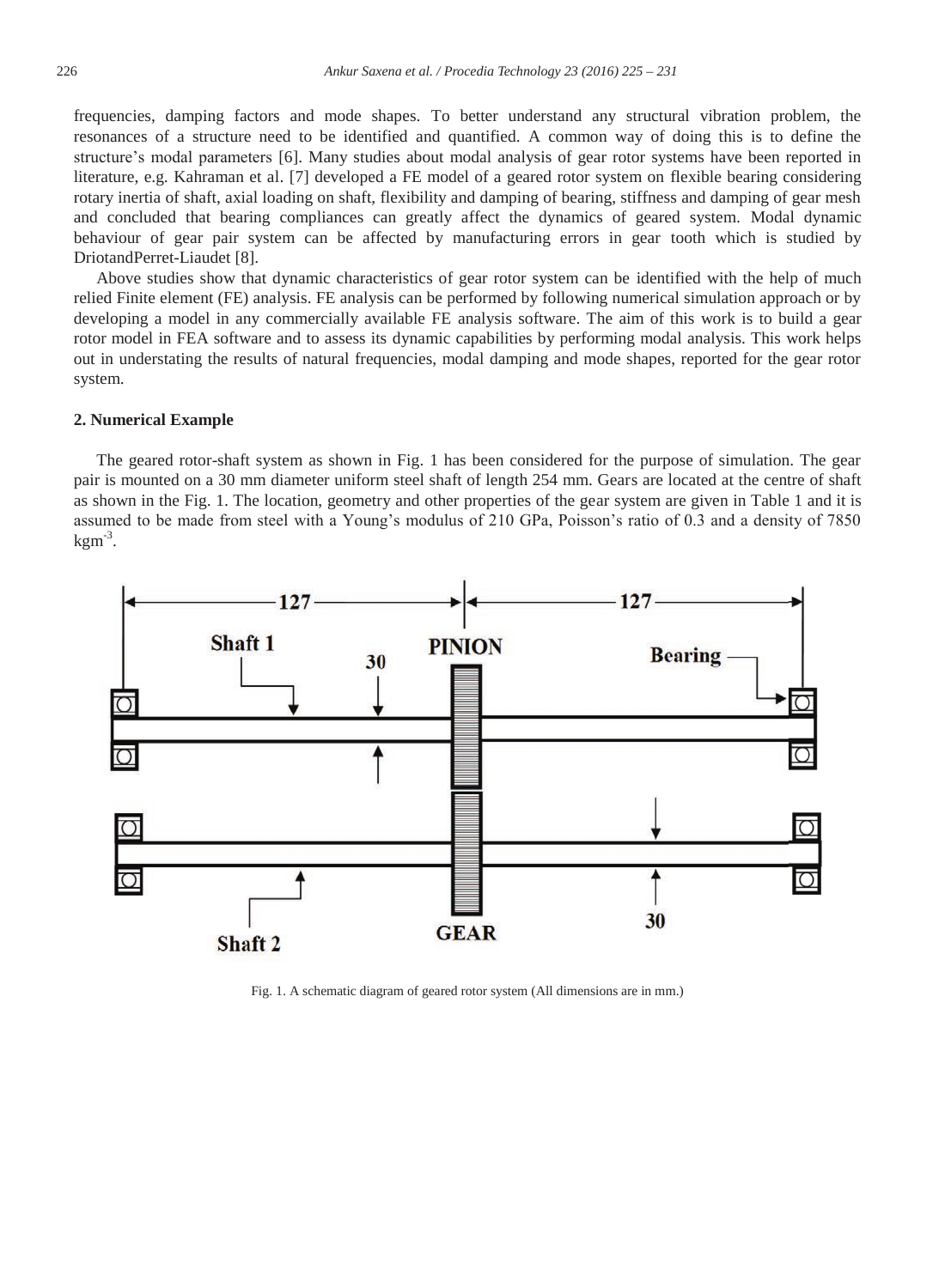|  | Table 1 Parameters of the spur gear system |  |  |  |  |
|--|--------------------------------------------|--|--|--|--|
|--|--------------------------------------------|--|--|--|--|

|                            | Gear     | Pinion            |
|----------------------------|----------|-------------------|
| Number of teeth            | 25       | 24                |
| Module                     | 5        | 5                 |
| Pressure angle             | $20^{0}$ | $20^{0}$          |
| Pitch circle diameter (m.) | 0.125    | 0.12              |
| Facewidth (m.)             | 0.01     | 0.01              |
| Mass (kg.)                 | 1.09     | 0.975             |
| Mesh stiffness $(N/m)$     |          | $1 \times 10^8$   |
| Bearing stiffness (N/m)    |          | $1 \times 10^{9}$ |
| Bearing damping (N-s/m)    |          | 200               |

## **3. Detailed methodology of modeling gear rotor shaft**

This section describes the methodology for the present work. Firstly, the 3D model of the gear rotor system has been created using ADAMS software using the dimensions mentioned in Table 1. The ADAMS machinery gear module supports multiple combinations of gear type and modelling methodology options. This work uses the option of "Detailed" analysis which is useful for calculation of contact forces between the gear pair using involute function and user defined contact properties analytically. The parameters like gear contact stiffness and other parameters are included during this process. The 3D rotor model as created in ADAMS software is shown in Figure 2. The rotor model thus created has been converted into IGES (Initial Graphics Exchange Specification) format and exported to analysis software. The shaft and the bearings are modelled in the ANSYS workbench itself and in this way the final model consisting of gear, pinion, rotor-shaft, and the bearings is created. In this work the software ANSYS workbench has been used for the meshing as well as modal analysis and post processing.



Fig. 2 3D model of the gear rotor system created in ADAMS

## **4. Result and discussion**

The solid gear shaft model has been modelled in ANSYS workbench software. In ANSYS workbench, the material density of rotor-shaft and discs, Young's modulus of rotor shaft are set. Bearing connections are provided at both the ends of the rotor-shaft. The values used for bearing stiffness and damping are mentioned in Table 1. After giving all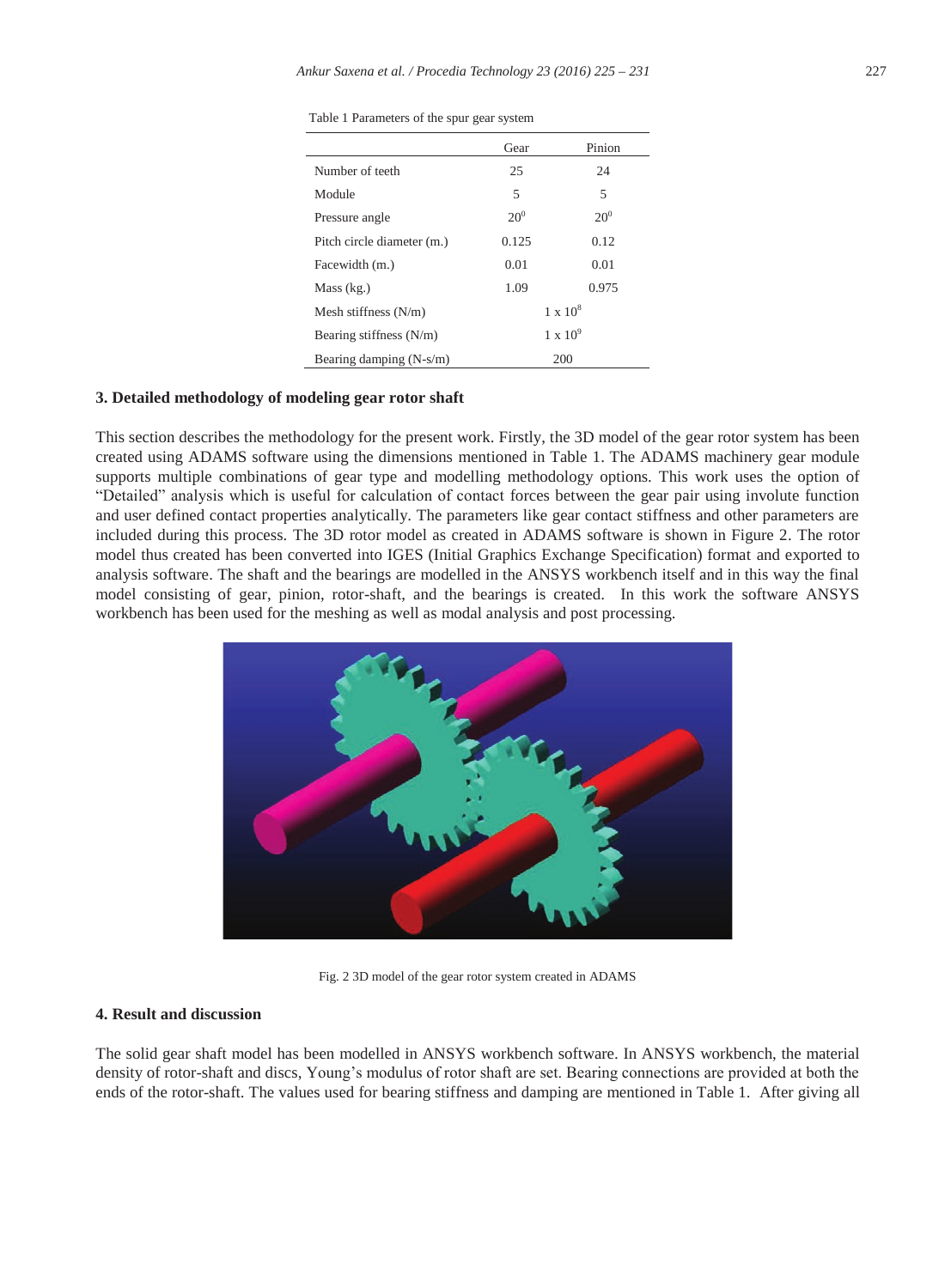the necessary values and connections in ANSYS workbench software, the final model is obtained as shown in Fig. 3. After solving this model the natural frequencies and mode shapes are analysed for further studies. Table 2 lists the natural frequencies of system after performing modal analysis. Mode shapes and natural frequencies obtained after performing modal analysis can be validated by Ref. [7] which shows that the first natural frequency of gear system reduces due to coupling of gears and is occurred due to gear mesh stiffness. Also the bending and torsion modes shown in Fig. 4 (a)-(e) are same as obtained in Ref. [7].



Fig. 3 Gear rotor shaft model in FE software

| Mode           | Frequency [Hz] |
|----------------|----------------|
| 1              | 476.23         |
| $\overline{2}$ | 541.09         |
| 3              | 620.32         |
| $\overline{4}$ | 620.84         |
| 5              | 1268.6         |
| 6              | 2074.8         |
| 7              | 2228.7         |
| 8              | 2260.5         |
| 9              | 2663.1         |
| 10             | 3693.6         |
|                |                |

Table 2Natural Frequencies of system

#### *4.1 Mode shapes of gear rotor system*

Natural frequencies generally account for the structural mass and stiffness distributions. Mode shape patterns corresponding to the natural frequencies can be informative for structural design consideration or other monitoring purposes. Fig. 4 'a' –'d', show the first four bending modes of the geared rotor system. It has been found that the fifth natural frequency corresponds to the first torsional mode as shown in Fig. 4 'e'.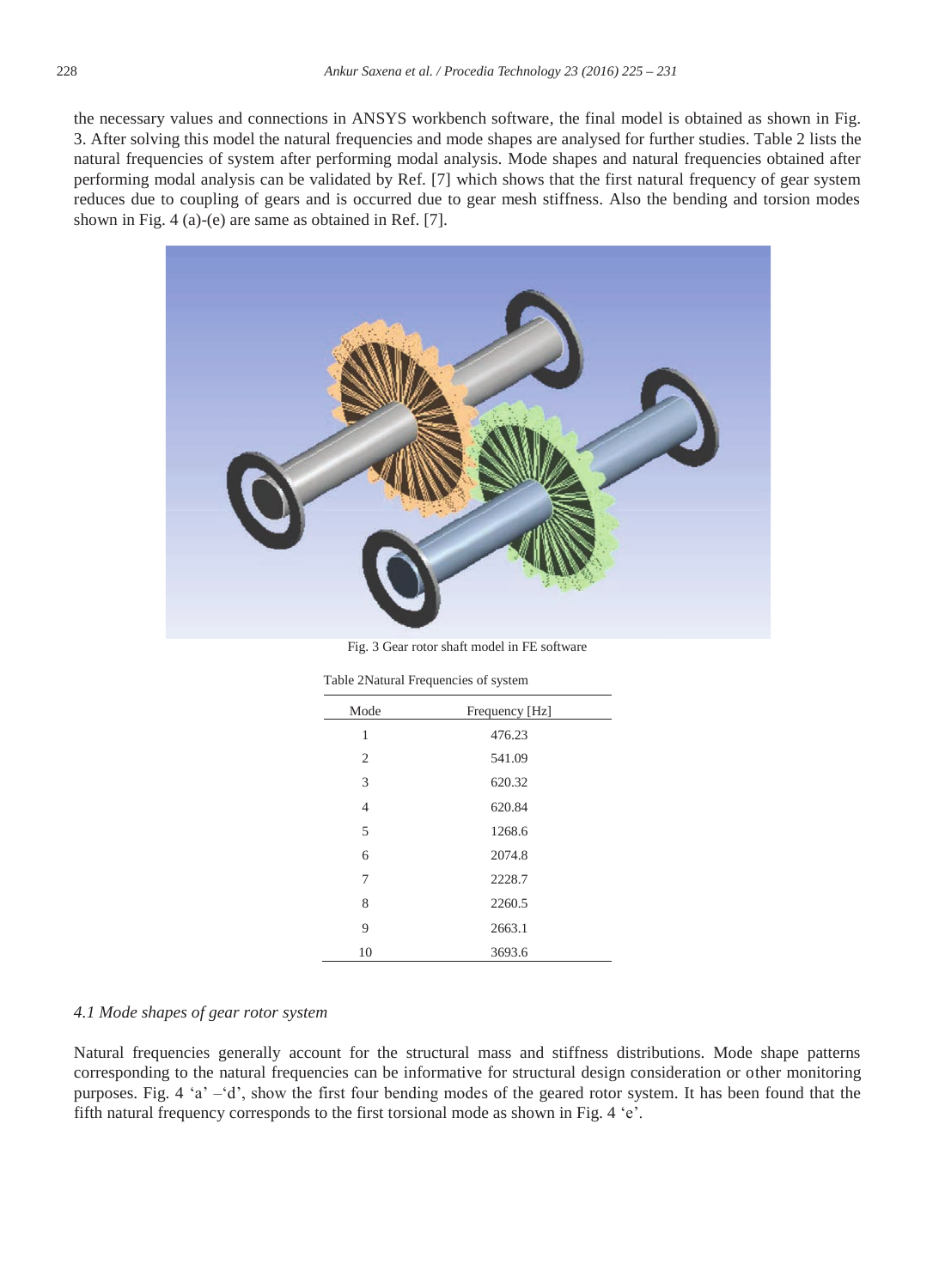

Fig. 4(a) First bending mode due to transverse vibration; Fig. 4(b) Second bending mode due to transverse vibration



Fig. 4(c) Third bending mode due to transverse vibration; Fig. 4(d) Fourth bending mode due to transverse vibration



Figure 4 (e) First torsion mode due to torsional vibration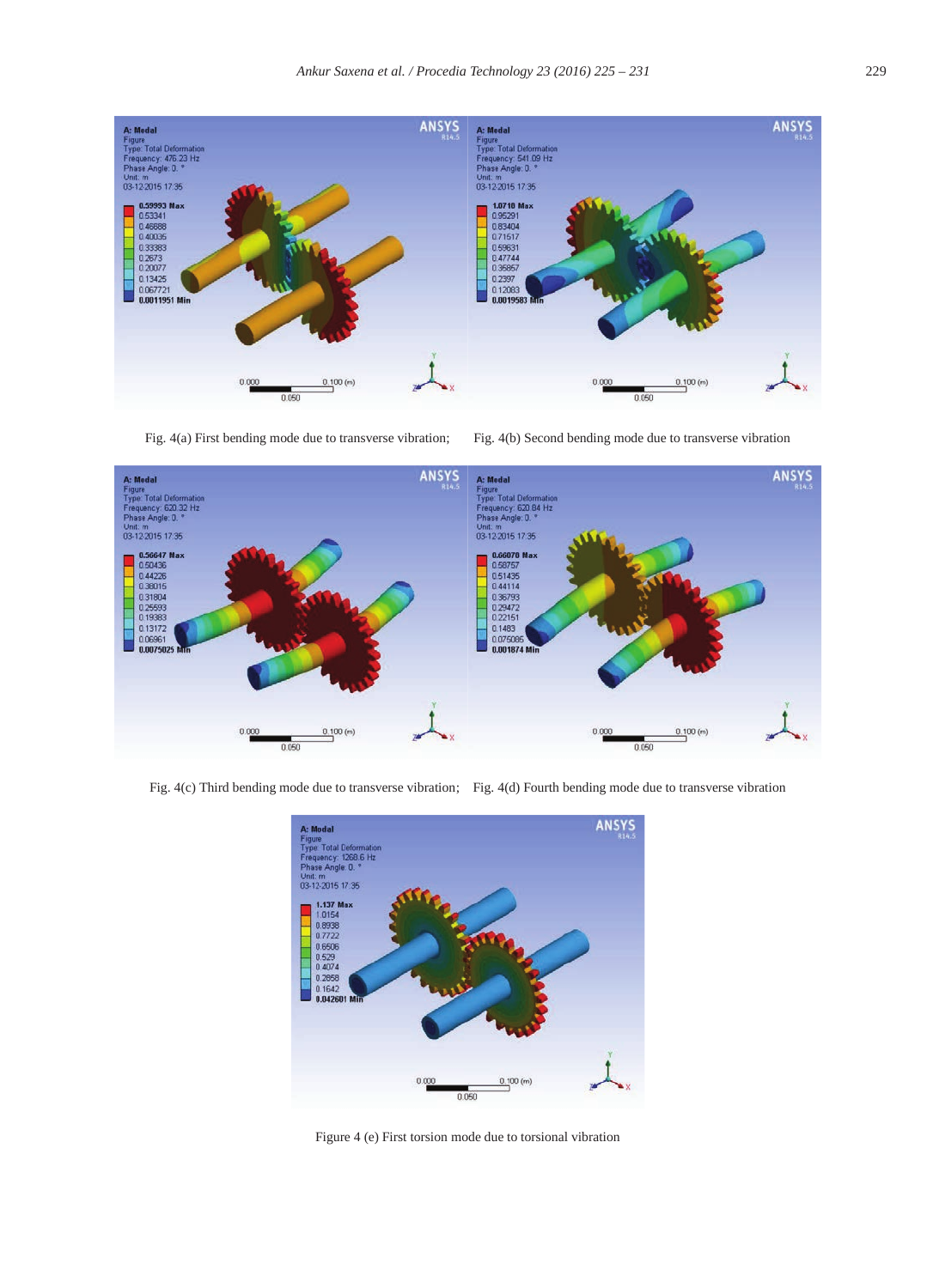#### *4.2 Campbell diagram of gear rotor system*

Campbell diagram is a plot which shows variation of natural frequencies of the rotor system with spin speed. This diagram is also used to find out critical speeds of the rotor system as points of intersection of the excitation order lines with the lines of natural frequencies. This helps in finding out safe operating speed regions for the rotor system. Ten spin speeds are considered in plotting the Campbell diagram. These speeds are 0 to 9000 rpm in the interval of 1000 rpm.

Fig. 5shows the Campbell diagram (also called whirl speed map) of the gear rotor system. A synchronous whirl line (ratio =1) has also been plotted to find out the critical speed due to unbalance excitation. The intersection of this line with the line representing first forward mode gives the first critical speed of the system. For the soft and intermediate type of bearings, the rotor does not bend for the initial two modes and these modes are known as "rigid rotor modes". First two modes shown in Fig. 5have almost negligible natural frequency and are due to effect of rigid body motion of the system. It can also be seen that because of gyroscopic effect, each natural frequency of whirl (mode) is split into two frequencies (modes) when rotor speed is not zero [9]. As the rotor speed increases, this gyroscopic moment stiffens the system stiffness of the forward whirls and weakens the system stiffness of the backward whirl. Also the gyroscopic moment shifts up the forward whirl frequencies and shifts down the backward whirl frequencies.



Figure 5 Campbell diagram of gear rotor system

### *4.3 Effect of bearing compliance on gear rotor system*

Bearing compliance directly affects the modal behaviour of any rotating structures. In this paper gear rotor system are assumed to be supported by isotropic ball bearings at the end. To study the effect of bearing stiffness on this system, bearing stiffness are varied from  $1x10^7$  (N/m) to  $1x10^{10}$  (N/m) as in this range only bearing stiffness varies. It has been found that natural frequencies are greatly affected by this variation as can be seen in the Fig. 6. Effect on first torsional mode is less as compared to first four bending modes.